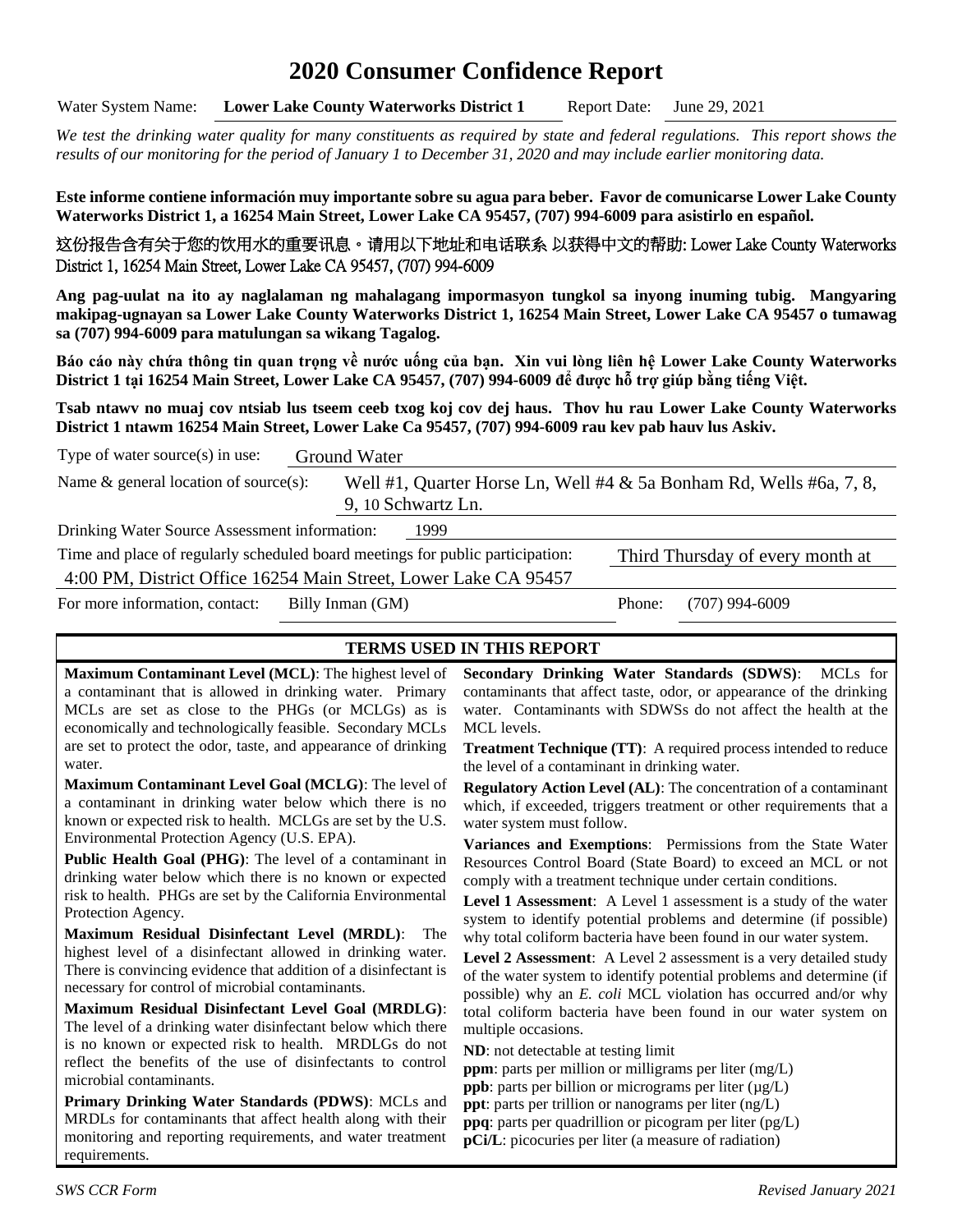**The sources of drinking water** (both tap water and bottled water) include rivers, lakes, streams, ponds, reservoirs, springs, and wells. As water travels over the surface of the land or through the ground, it dissolves naturally-occurring minerals and, in some cases, radioactive material, and can pick up substances resulting from the presence of animals or from human activity.

#### **Contaminants that may be present in source water include:**

- *Microbial contaminants*, such as viruses and bacteria, that may come from sewage treatment plants, septic systems, agricultural livestock operations, and wildlife.
- *Inorganic contaminants*, such as salts and metals, that can be naturally-occurring or result from urban stormwater runoff, industrial or domestic wastewater discharges, oil and gas production, mining, or farming.
- *Pesticides and herbicides*, that may come from a variety of sources such as agriculture, urban stormwater runoff, and residential uses.
- *Organic chemical contaminants*, including synthetic and volatile organic chemicals, that are byproducts of industrial processes and petroleum production, and can also come from gas stations, urban stormwater runoff, agricultural application, and septic systems.
- *Radioactive contaminants*, that can be naturally-occurring or be the result of oil and gas production and mining activities.

**In order to ensure that tap water is safe to drink**, the U.S. EPA and the State Board prescribe regulations that limit the amount of certain contaminants in water provided by public water systems. The U.S. Food and Drug Administration regulations and California law also establish limits for contaminants in bottled water that provide the same protection for public health.

**Tables 1, 2, 3, 4, 5, and 6 list all of the drinking water contaminants that were detected during the most recent sampling for the constituent**. The presence of these contaminants in the water does not necessarily indicate that the water poses a health risk. The State Board allows us to monitor for certain contaminants less than once per year because the concentrations of these contaminants do not change frequently. Some of the data, though representative of the water quality, are more than one year old. Any violation of an AL, MCL, MRDL, or TT is asterisked. Additional information regarding the violation is provided later in this report.

| <b>TABLE 1 - SAMPLING RESULTS SHOWING THE DETECTION OF COLIFORM BACTERIA</b>                                                                                                                                                                                                                                                      |                                            |                          |                                      |                                                                   |                                                                                                                                                  |     |            |                                                                     |                                                                                                                                           |
|-----------------------------------------------------------------------------------------------------------------------------------------------------------------------------------------------------------------------------------------------------------------------------------------------------------------------------------|--------------------------------------------|--------------------------|--------------------------------------|-------------------------------------------------------------------|--------------------------------------------------------------------------------------------------------------------------------------------------|-----|------------|---------------------------------------------------------------------|-------------------------------------------------------------------------------------------------------------------------------------------|
| Microbiological<br><b>Contaminants</b><br>(complete if bacteria detected)                                                                                                                                                                                                                                                         | <b>Highest No. of</b><br><b>Detections</b> |                          | <b>No. of Months</b><br>in Violation |                                                                   | <b>MCL</b>                                                                                                                                       |     |            | <b>MCLG</b>                                                         | <b>Typical Source of</b><br><b>Bacteria</b>                                                                                               |
| Total Coliform Bacteria<br>(state Total Coliform Rule)                                                                                                                                                                                                                                                                            |                                            | (In a month)             |                                      | $\Omega$                                                          | 1 positive monthly sample $^{(a)}$                                                                                                               |     |            | $\overline{0}$                                                      | Naturally present in the<br>environment                                                                                                   |
| Fecal Coliform or E. coli<br>(state Total Coliform Rule)                                                                                                                                                                                                                                                                          | (In the year)                              |                          | $\Omega$                             |                                                                   | A routine sample and a repeat<br>sample are total coliform positive,<br>and one of these is also fecal<br>coliform or $E$ , <i>coli</i> positive |     | $\Omega$   | Human and animal fecal<br>waste                                     |                                                                                                                                           |
| E. coli<br>(federal Revised Total<br>Coliform Rule)                                                                                                                                                                                                                                                                               | (In the year)                              |                          | $\Omega$                             |                                                                   | (b)                                                                                                                                              |     | $\Omega$   | Human and animal fecal<br>waste                                     |                                                                                                                                           |
| (a) Two or more positive monthly samples is a violation of the MCL<br>(b) Routine and repeat samples are total coliform-positive and either is E. coli-positive or system fails to take repeat samples following E. coli-positive routine sample<br>or system fails to analyze total coliform-positive repeat sample for E. coli. |                                            |                          |                                      |                                                                   |                                                                                                                                                  |     |            |                                                                     |                                                                                                                                           |
|                                                                                                                                                                                                                                                                                                                                   |                                            |                          |                                      |                                                                   |                                                                                                                                                  |     |            | TABLE 2 - SAMPLING RESULTS SHOWING THE DETECTION OF LEAD AND COPPER |                                                                                                                                           |
| <b>Lead and Copper</b><br>(complete if lead or copper<br>detected in the last sample set)                                                                                                                                                                                                                                         | <b>Sample</b><br><b>Date</b>               | No. of<br><b>Samples</b> | <b>Collected</b>                     | 90 <sup>th</sup><br><b>Percentile</b><br>Level<br><b>Detected</b> | <b>No. Sites</b><br><b>Exceeding</b><br>AI.                                                                                                      | AL  | <b>PHG</b> | No. of Schools<br><b>Requesting</b><br><b>Lead Sampling</b>         | <b>Typical Source of</b><br>Contaminant                                                                                                   |
| Lead (ppb)                                                                                                                                                                                                                                                                                                                        | 2018                                       |                          | 10                                   | 0.00                                                              | $\Omega$                                                                                                                                         | 15  | 0.2        | 3                                                                   | Internal corrosion of<br>household water plumbing<br>systems; discharges from<br>industrial manufacturers:<br>erosion of natural deposits |
| Copper (ppm)                                                                                                                                                                                                                                                                                                                      | 2018                                       |                          | 10                                   | 0.7                                                               | $\Omega$                                                                                                                                         | 1.3 | 0.3        | Not applicable                                                      | Internal corrosion of<br>household plumbing<br>systems; erosion of natural<br>deposits; leaching from<br>wood preservatives               |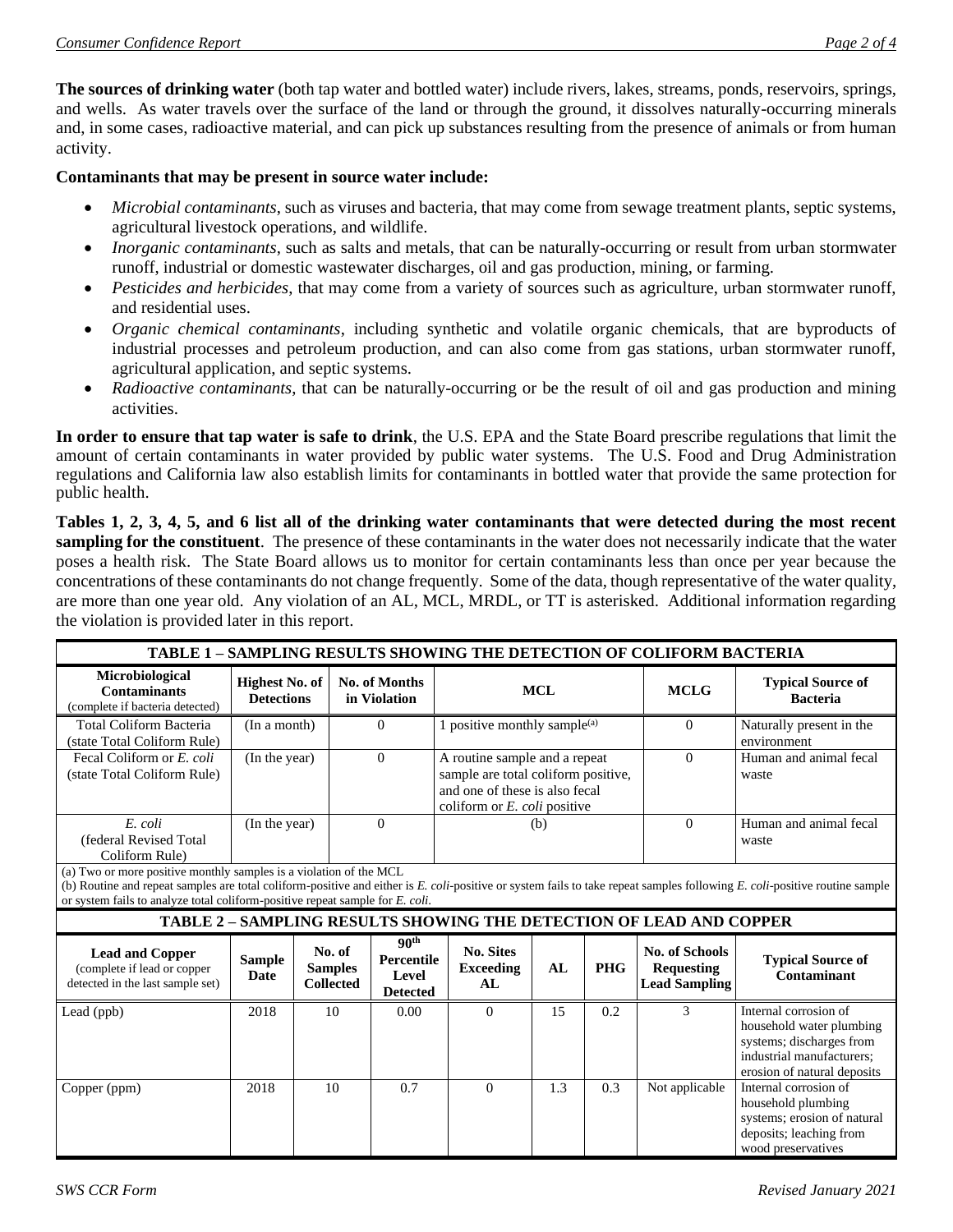| <b>TABLE 3 - SAMPLING RESULTS FOR SODIUM AND HARDNESS</b>                  |                                                                                     |                          |                               |                         |                                 |                                                                                                                                          |  |  |  |
|----------------------------------------------------------------------------|-------------------------------------------------------------------------------------|--------------------------|-------------------------------|-------------------------|---------------------------------|------------------------------------------------------------------------------------------------------------------------------------------|--|--|--|
| <b>Chemical or Constituent (and</b>                                        | <b>Sample</b>                                                                       | Level                    | <b>Range of</b>               | <b>MCL</b>              | <b>PHG</b>                      | <b>Typical Source of</b>                                                                                                                 |  |  |  |
| reporting units)                                                           | <b>Date</b>                                                                         | <b>Detected</b>          | <b>Detections</b>             |                         | (MCLG)                          | Contaminant                                                                                                                              |  |  |  |
| Sodium (ppm)                                                               | 2018-2020                                                                           | 34.85                    | $0 - 120$                     | None                    | None                            | Salt present in the water<br>and is generally naturally<br>occurring                                                                     |  |  |  |
| Hardness (ppm)                                                             | 2018-2020                                                                           | 322.42                   | 141-417                       | None                    | None                            | Sum of polyvalent cations<br>present in the water,<br>generally magnesium and<br>calcium, and are usually<br>naturally occurring         |  |  |  |
| TABLE 4 - DETECTION OF CONTAMINANTS WITH A PRIMARY DRINKING WATER STANDARD |                                                                                     |                          |                               |                         |                                 |                                                                                                                                          |  |  |  |
| <b>Chemical or Constituent</b><br>(and reporting units)                    | <b>Sample</b><br>Date                                                               | Level<br><b>Detected</b> | Range of<br><b>Detections</b> | <b>MCL</b><br>[MRDL]    | <b>PHG</b><br>(MCLG)<br>[MRDLG] | <b>Typical Source of</b><br>Contaminant                                                                                                  |  |  |  |
| Arsenic (ug/l)                                                             | 2018-2020                                                                           | 3.65                     | $0-9.8$                       | 10                      | 0.004                           | Erosion of natural<br>deposits; runoff from<br>orchards; glass and<br>electronics production<br>wastes                                   |  |  |  |
| Nitrate (mg/l)                                                             | 2018-2020                                                                           | .58                      | $0 - 4.125$                   | 45                      | 45                              | Runoff and leaching<br>from fertilizer use;<br>leaching from septic<br>tanks and sewage;<br>erosion of natural<br>deposits               |  |  |  |
| Barium (ug/l)                                                              | 2018-2020                                                                           | 194.28                   | $0 - 310$                     | 1000                    | 2000                            | Discharge of oil<br>drilling wastes and<br>from metal refineries;<br>erosion of natural<br>deposits                                      |  |  |  |
| Fluoride (mg/l)                                                            | 2018-2020                                                                           | .36                      | $.14 - .47$                   | $\overline{2}$          | $\mathbf{1}$                    | Erosion of natural<br>deposits; water additive<br>which promotes strong<br>teeth; discharge from<br>fertilizer and aluminum<br>factories |  |  |  |
|                                                                            | TABLE 5 – DETECTION OF CONTAMINANTS WITH A <u>SECONDARY</u> DRINKING WATER STANDARD |                          |                               |                         |                                 |                                                                                                                                          |  |  |  |
| <b>Specific Conductance</b><br>$(umbo/cm+)$                                | 2018-2020                                                                           | 742.85                   | 550-850                       | 1600                    | $\overline{0}$                  | Substances that form<br>ions when in water;<br>seawater influence                                                                        |  |  |  |
| Iron $(ug/l)$                                                              | 2018-2020                                                                           | 455.71                   | $0 - 1300$                    | 300                     | $\overline{0}$                  | Leaching from natural<br>deposits; industrial<br>wastes                                                                                  |  |  |  |
| Manganese (ug/l)                                                           | 2018-2020                                                                           | 117.42                   | $0 - 200$                     | 50                      | $\mathbf{0}$                    | Leaching from natural<br>deposits                                                                                                        |  |  |  |
| TDS $(mg/l)$                                                               | 2018-2020                                                                           | 334.28                   | 350-540                       | 1000                    | $\mathbf{0}$                    | Runoff/leaching from<br>natural deposits                                                                                                 |  |  |  |
| pH (Standard Units)                                                        | 2018-2020                                                                           | 7.37                     | 6.64-7.90                     | $\mathrm{n}/\mathrm{a}$ | $\overline{0}$                  | Naturally occurring                                                                                                                      |  |  |  |
| Sulfate (mg/l)                                                             | 2018-2020                                                                           | 27.2                     | 1.5-83                        | 500                     | $\overline{0}$                  | Runoff/leaching from<br>natural deposits;<br>industrial wastes                                                                           |  |  |  |
| Bicarbonate (mg/l)                                                         | 2018-2020                                                                           | 392.85                   | 180-510                       | n/a                     | $\boldsymbol{0}$                | Naturally-occurring<br>organic materials                                                                                                 |  |  |  |
| Total Alkalinity (mg/l)                                                    | 2018-2020                                                                           | 321.42                   | 140-420                       | n/a                     | $\overline{0}$                  | Soil runoff                                                                                                                              |  |  |  |